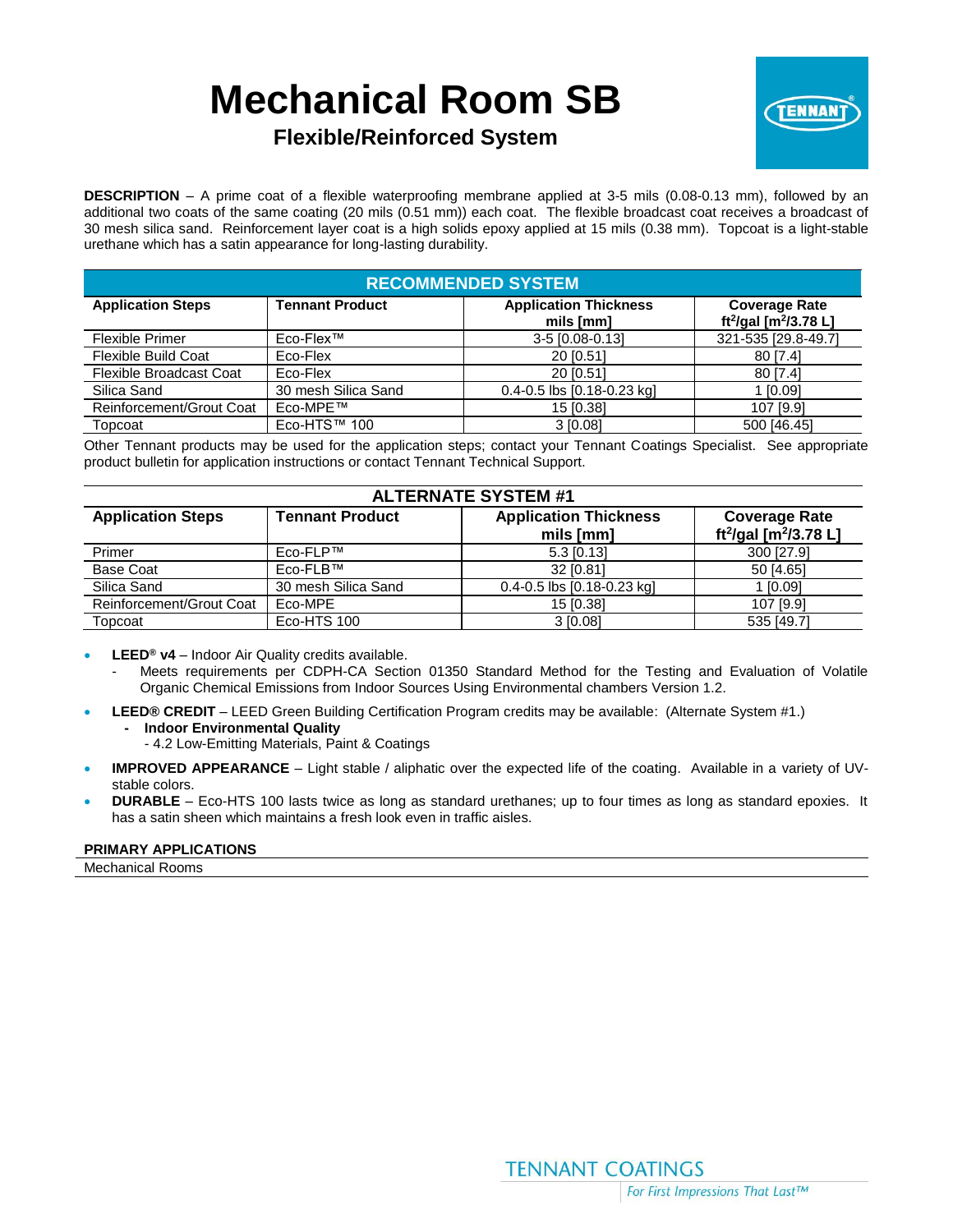| <b>SYSTEM PROPERTIES (with Eco-HTS 100 Topcoat)</b>                     |                    |                                                       |  |  |  |  |
|-------------------------------------------------------------------------|--------------------|-------------------------------------------------------|--|--|--|--|
| <b>Property</b>                                                         | <b>Test Method</b> | <b>Results</b>                                        |  |  |  |  |
| <b>Abrasion Resistance</b><br>Taber Abraser CS-17 Taber Abrasion Wheel, | ASTM D4060         | 18 mg/loss<br>Result based on independent lab testing |  |  |  |  |
| 1,000 gram load, 1,000 revolutions                                      |                    | of Eco-HTS™.                                          |  |  |  |  |
| Adhesion to Concrete, psi [MPa]                                         | ASTM D4541         | >400 [2.76] (concrete failed)                         |  |  |  |  |
| Coefficient of Friction - COF,<br>James Friction Tester                 | ASTM D2047         | 0.63                                                  |  |  |  |  |
| Coefficient of Friction - Wet Static, BOT 3000                          | ANSI/NFSI B101.1   | 0.94                                                  |  |  |  |  |
| Compressive Strength, psi [MPa] (epoxy)                                 | ASTM D695          | 13,500 [93.08]                                        |  |  |  |  |
| Flammability, mm/min                                                    | ASTM D635          | 182                                                   |  |  |  |  |
| König Hardness (3 mil / 0.08 mm film) (topcoat                          | ASTM D4366         | 171.3                                                 |  |  |  |  |
| resin only)                                                             |                    |                                                       |  |  |  |  |
| Resistance to Yellowing                                                 | ASTM G154          | <10 increase of yellow units (CIE Lab ∆b)             |  |  |  |  |
| As measured using ASTM D2244 after 1000                                 |                    | if pigmented topcoat                                  |  |  |  |  |
| consecutive hours UV exposure in QUV.                                   |                    |                                                       |  |  |  |  |
| Shore A Hardness (epoxy)                                                | ASTM D2240         | 85 @ 0 sec   80 @ 15 sec                              |  |  |  |  |
| Shore D Hardness (epoxy)                                                | ASTM D2240         | 40 @ 0 sec   35 @ 15 sec                              |  |  |  |  |
| Tensile Strength, psi [kPa] (7 mils, 3-day cure)                        | <b>ASTM D2370</b>  | 18,530 [127,760]                                      |  |  |  |  |
| Percent Elongation (7 mils, 3-day cure)                                 | <b>ASTM D2370</b>  | 125                                                   |  |  |  |  |
| Volatile Organic Compound, VOC, Ib/gal [g/L]                            | ASTM D3960         | Eco-Flex<br>Eco-MPE                                   |  |  |  |  |
|                                                                         |                    | $A+B = 0.41$ [49]<br>$A+B = 1.29$ [154]               |  |  |  |  |
|                                                                         |                    | <b>Eco-HTS 100</b>                                    |  |  |  |  |
|                                                                         |                    | $A+B+C = 0.05$ [6]                                    |  |  |  |  |
| Water Absorption, 24-hour immersion                                     | ASTM C413          | 0.2% weight increase                                  |  |  |  |  |

Results are based on conditions at 77°F [25°C].

| <b>CHEMICAL RESISTANCE PROPERTIES (with Eco-HTS 100 Topcoat)</b> |       |        |                           |                                                                 |       |                  |
|------------------------------------------------------------------|-------|--------|---------------------------|-----------------------------------------------------------------|-------|------------------|
|                                                                  | 1 Day | 7 Days |                           |                                                                 | 1 Day | 7 Days           |
| Acids, Inorganic                                                 |       |        |                           | <b>Solvents (Chlorinated)</b>                                   |       |                  |
| 10% Hydrochloric Acid                                            | E     | E      |                           | Methylene Chloride                                              | P     | P                |
| 30% Hydrochloric Acid<br>(Muriatic)                              | E     | E      |                           | <b>Solvents (Ketones &amp; Esters)</b>                          |       |                  |
| 10% Nitric Acid                                                  | E     | E      |                           | Methyl Ethyl Ketone (MEK)                                       | E     | E                |
| 50% Phosphoric Acid                                              | E     | G      |                           | Propylene Glycol Methyl Ether Acetate<br>(PMA)                  | E     |                  |
| 37% Sulfuric Acid (Battery Acid)                                 | E     | E      |                           | <b>Miscellaneous Chemicals</b>                                  |       |                  |
| Acids, Organic                                                   |       |        |                           | 20% Ammonium Nitrate                                            | E     | E                |
| 10% Acetic Acid                                                  | E     | E      |                           | <b>Brake Fluid</b>                                              | E     | E                |
| 10% Citric Acid                                                  | E     | E      |                           | Bleach                                                          | E     | E                |
| Oleic Acid                                                       | Ē     | E      |                           | Motor Oil (SAE 30)                                              | E     | E                |
| <b>Alkalies</b>                                                  |       |        | Skydrol <sup>®</sup> 500B | E                                                               | E     |                  |
| 10% Ammonium Hydroxide                                           | E     | E      |                           | Skydrol <sup>®</sup> LD4                                        | E     | E                |
| 50% Sodium Hydroxide                                             | E     | E      |                           | E<br>E<br>20% Sodium Chloride                                   |       |                  |
| <b>Solvents (Alcohols)</b>                                       |       |        |                           | 1% Tide® Laundry Soap                                           | E     | E                |
| Ethylene Glycol (Antifreeze)                                     | Е     | E      |                           | 10% Trisodium Phosphate                                         | E     | E                |
| Isopropyl Alcohol                                                | Ē     | E      |                           | Coffee                                                          | E     | E                |
| Methanol                                                         | E     | E      |                           | Coke@                                                           | E     | E                |
| <b>Solvents (Aliphatic)</b>                                      |       |        |                           | Ketchup                                                         | Ē     | E                |
| d-Limonene                                                       | E     | E      |                           | Mustard                                                         | $G^*$ | $\overline{G^*}$ |
| Jet Fuel - JP-4                                                  | E     | E      |                           | <b>Red Wine</b>                                                 | E     | G*               |
| Gasoline                                                         | E     | E      |                           | 3M™ DuraPrep™                                                   | $G^*$ | F                |
| <b>Mineral Spirits</b>                                           | E     | E      |                           | <b>Purdue Betadine Solution</b>                                 | $G^*$ | $G^*$            |
| <b>Solvents (Aromatic)</b>                                       |       |        |                           | Registered trademarks: Tide® of Proctor and Gamble, Skydrol® of |       |                  |
| Xylene                                                           | E     | E      |                           | Solutia, Inc., Coke® of Coca-Cola Company and 3M™ DuraPrep™.    |       |                  |

ASTM D1308 Test Method 3.1.1 spot test, covered. Results are based on 1-day and 7-day. Coating cured 2 weeks prior to testing.

Legend:<br>E - Excellent (No Adverse Effect) - Recommended.

G - Good (Limited Adverse Effect) - Use for short-term exposure only. \*Only adverse effect was staining.

F - Fair (Moderate Adverse Effect) - Not recommended.<br>P - Poor (Unsatisfactory) - Little or no resistance to chemical.

**NOTE:** *Reduced chemical resistance and staining is possible in pigmented versions of the system.*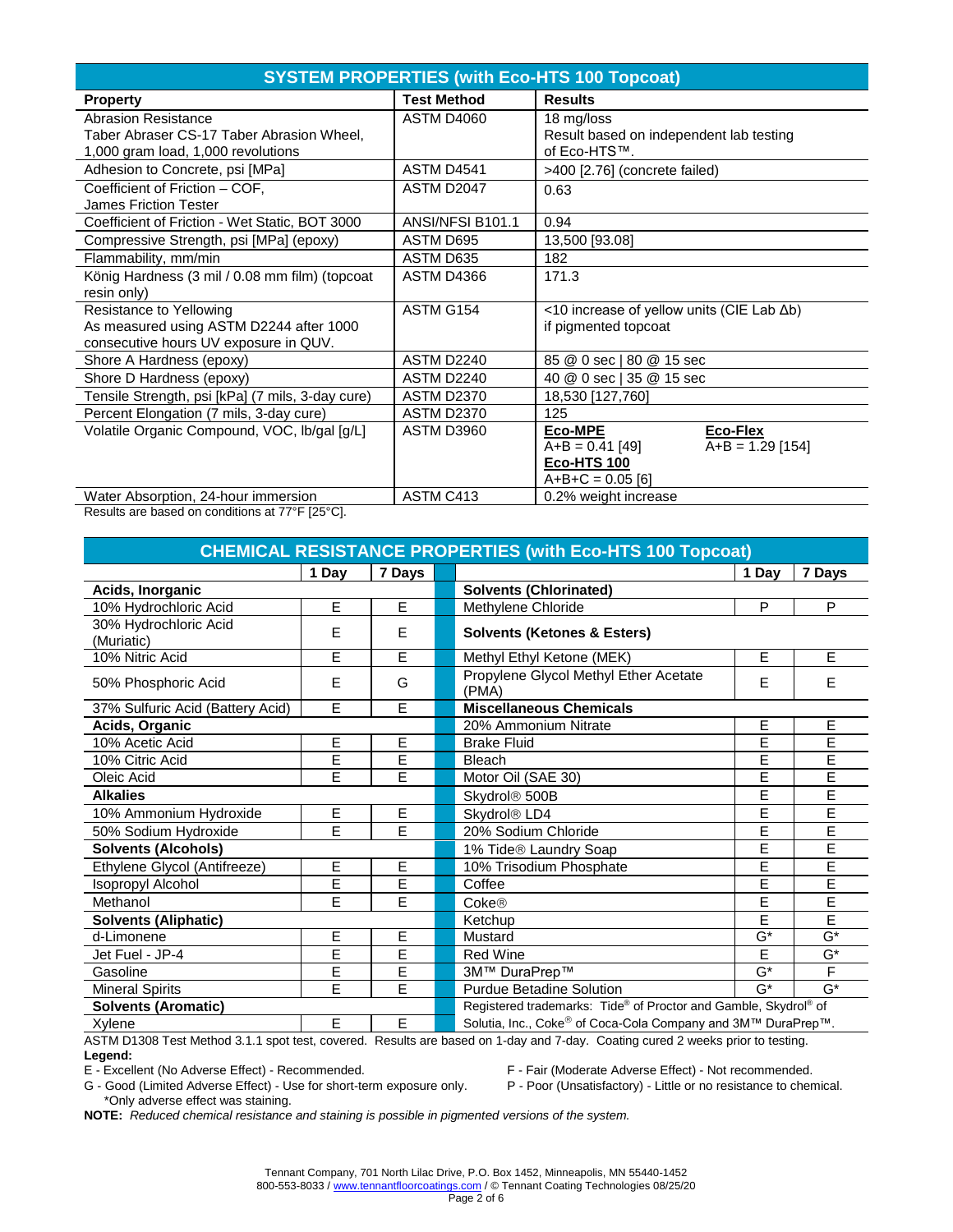|                                                                                                 |                                                                                                                                                                                                                                                                                                                                                                                    |                                                               | <b>GENERAL PRODUCT INFORMATION</b>                                      |                                                                                                                                                                                                                                                                                                                                                                                                                        |  |  |  |  |  |
|-------------------------------------------------------------------------------------------------|------------------------------------------------------------------------------------------------------------------------------------------------------------------------------------------------------------------------------------------------------------------------------------------------------------------------------------------------------------------------------------|---------------------------------------------------------------|-------------------------------------------------------------------------|------------------------------------------------------------------------------------------------------------------------------------------------------------------------------------------------------------------------------------------------------------------------------------------------------------------------------------------------------------------------------------------------------------------------|--|--|--|--|--|
| <b>STORAGE:</b>                                                                                 |                                                                                                                                                                                                                                                                                                                                                                                    |                                                               | Materials should be stored indoors between 65°F [18°C] and 90°F [32°C]. |                                                                                                                                                                                                                                                                                                                                                                                                                        |  |  |  |  |  |
| <b>SHELF LIFE:</b>                                                                              | One year from date of manufacture.                                                                                                                                                                                                                                                                                                                                                 |                                                               |                                                                         |                                                                                                                                                                                                                                                                                                                                                                                                                        |  |  |  |  |  |
| <b>PACKAGING OPTIONS /</b>                                                                      |                                                                                                                                                                                                                                                                                                                                                                                    | <b>Eco-MPE</b>                                                | Eco-Flex                                                                | <b>Eco-HTS 100</b>                                                                                                                                                                                                                                                                                                                                                                                                     |  |  |  |  |  |
| <b>PART NUMBERS:</b>                                                                            |                                                                                                                                                                                                                                                                                                                                                                                    | 3.0 gallons / 370503                                          | 4 gallons / 9003640                                                     | 1.09 gallons / 9002617                                                                                                                                                                                                                                                                                                                                                                                                 |  |  |  |  |  |
|                                                                                                 |                                                                                                                                                                                                                                                                                                                                                                                    | 15.0 gallons / 370650                                         | 10 gallons / 9003637                                                    | 5.5 gallons / 9002621                                                                                                                                                                                                                                                                                                                                                                                                  |  |  |  |  |  |
| <b>OPTIONS:</b>                                                                                 |                                                                                                                                                                                                                                                                                                                                                                                    | units per 4-gallon (15.12 litres) mix.                        |                                                                         | <b>Colors in Eco-Flex:</b> Use colorants at a rate of one unit per 4-gallon (15.12 litres) mix. Standard<br>Colorants--White, Yellow and Light Gray will not impart total hide. Use these colorants at a rate of two                                                                                                                                                                                                   |  |  |  |  |  |
|                                                                                                 | <b>Colors in Eco-MPE:</b> Use colorants at a rate of one unit per 3-gallon (11.34 litres) mix. Standard<br>Colorants--White, Yellow and Light Gray will not impart total hide. Use these colorants at a rate of two<br>units per 3-gallon (11.34 litres) mix. Similar colorants also may not hide as well. Refer to Color<br>Selection Guide or consult Tennant Technical Support. |                                                               |                                                                         |                                                                                                                                                                                                                                                                                                                                                                                                                        |  |  |  |  |  |
|                                                                                                 | <b>Colors in Eco-HTS 100:</b> Use Colorants at a rate of one unit per 1-gallon (3.78 litres) mix. Standard<br>Colorants--White, Yellow and Sandy Beige will not impart total hide. Similar colorants also may not hide<br>as well. Refer to Color Selection Guide or consult Tennant Technical Support.                                                                            |                                                               |                                                                         |                                                                                                                                                                                                                                                                                                                                                                                                                        |  |  |  |  |  |
| <b>LIMITATIONS:</b>                                                                             |                                                                                                                                                                                                                                                                                                                                                                                    | contaminants are present.<br>to premature wear or bond issues |                                                                         | Contamination (Fisheyes): Product may fisheye if oil, silicones, mold release agents or other<br>Properties of Eco-Flex: Product designed as primer and build coat only. For enhanced chemical<br>resistance and wear characteristics, product must be topcoated. Thin urethanes should not be applied<br>directly to Eco-Flex where there is going to be traffic of any kind. The differences in flexibility may lead |  |  |  |  |  |
| <b>IMPORTANT: READ AND FOLLOW ALL PRECAUTIONS AND INSTRUCTIONS</b><br><b>BEFORE PROCEEDING.</b> |                                                                                                                                                                                                                                                                                                                                                                                    |                                                               |                                                                         |                                                                                                                                                                                                                                                                                                                                                                                                                        |  |  |  |  |  |

# **PLEASE SEE SAFETY DATA SHEET (SDS) FOR HANDLING PROCEDURES. USE PRODUCT AS DIRECTED. KEEP OUT OF THE REACH OF CHILDREN.**

# **PRELIMINARY FLOOR INSPECTIONS**

**CHECK THE CONCRETE**: Concrete must be structurally sound and free of curing membrane, paint or other sealer. If you suspect that the concrete has been previously sealed, call Tennant Company, technical support for further instructions.

**CHECK FOR MOISTURE:** Concrete must be dry before application of this floor coating material. Concrete moisture testing must occur. In-situ relative humidity testing is recommended. Readings must be below 75% relative internal concrete humidity. Test methods can be purchased at www.astm.org, see F2170, or follow manufacturer's instructions. If moisture issues are present, the use of a moisture mitigation system may be a consideration. Please call Tennant Company Technical Support for further information / instructions.

**NOTE:** Although testing is critical, it is not a guarantee against future problems. This is especially true if there is no vapor barrier or the vapor barrier is not functioning properly and/or you suspect you may have concrete contamination. Additional testing may be necessary to determine the vapor barrier and any contamination.

**CHECK THE TEMPERATURE AND HUMIDITY:** Floor temperature and materials should be between 65°F (18°C) and 90°F (32°C). Humidity must be less than 80%. **DO NOT** coat unless floor temperature is more than five degrees over the current, local dew point.

| <b>APPLICATION EQUIPMENT</b>                          |           |                                |  |  |  |  |
|-------------------------------------------------------|-----------|--------------------------------|--|--|--|--|
| Protective clothing                                   | $\bullet$ | 18" (457.2 mm) Roller assembly |  |  |  |  |
| Jiffy <sup>®</sup> mixer blade                        | $\bullet$ | 3/8" Medium nap roller         |  |  |  |  |
| [Tennant Part No. 08643-1 (1 gal) or 08643-5 (5 gal)] |           |                                |  |  |  |  |
| Slow speed drill (500 rpm or less)                    | $\bullet$ | Application tray               |  |  |  |  |
| 18-24" (457.2-609.6 mm) Flat rubber squeegee          |           | Disc machine                   |  |  |  |  |
| 18-24" (457.2-609.6 mm) 3/16" (4.78 mm) Notched       |           | 60 grit sandpaper              |  |  |  |  |
| rubber squeeqee                                       |           |                                |  |  |  |  |
| 18-24" (457.2-609.6 mm) 1/16" (4.76 mm) Notched       |           | 80 grit sandpaper              |  |  |  |  |
| rubber squeegee                                       |           |                                |  |  |  |  |
| Spiked shoes                                          |           |                                |  |  |  |  |

**ASSEMBLE EQUIPMENT:** Due to the limited pot life of the material, all application equipment, etc. should be ready for immediate use. (Clean roller with tape to remove any residual lint.)

# **PREPARATION**

Detergent scrub and rinse with clean water to remove surface dirt, grease, oil and contaminants.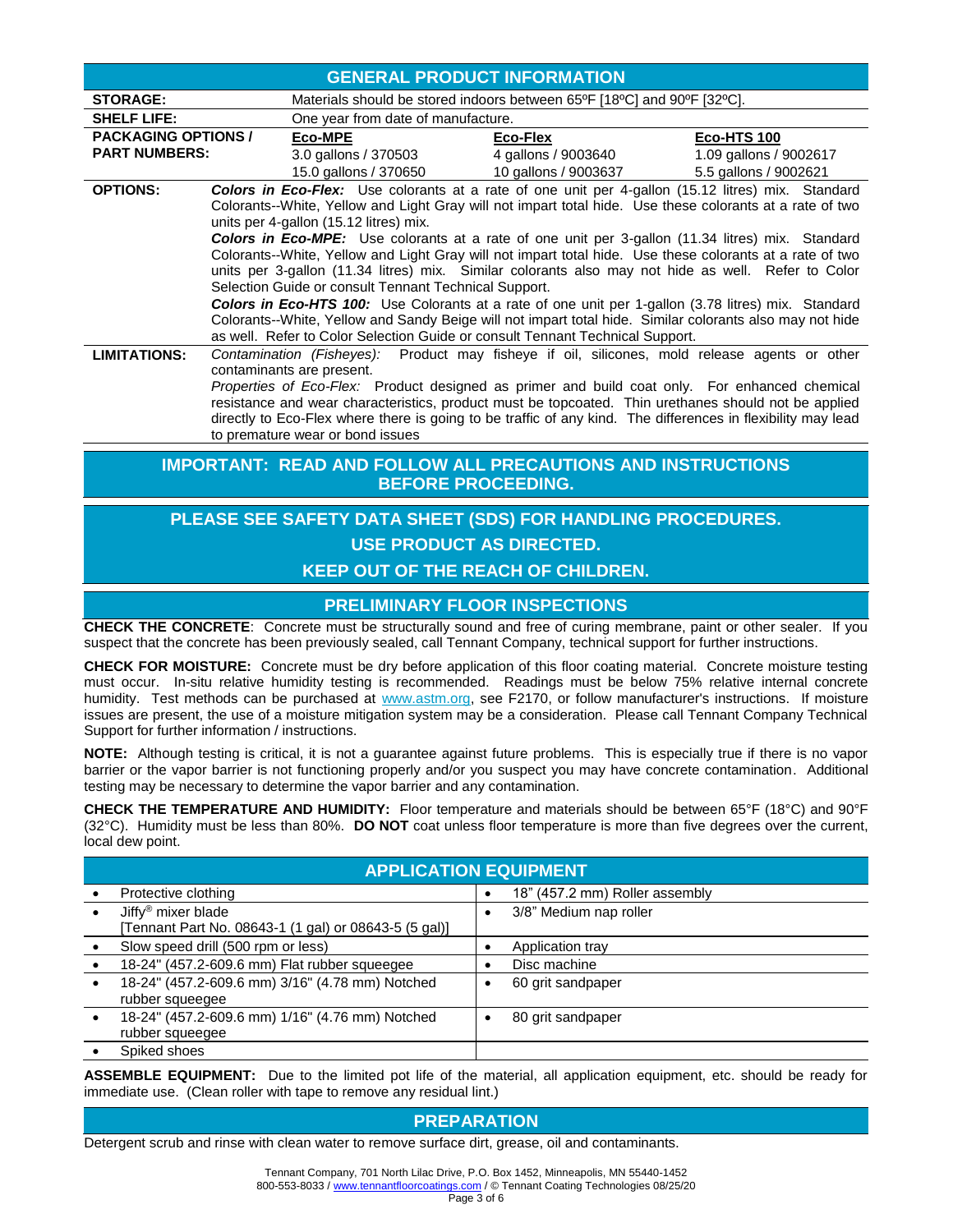*Steel Shot Blast:* Use magnetic broom to remove excess shot, sweep to remove large debris and vacuum to remove fine dust. *Scarify:* Sweep to remove large debris and vacuum to remove fine dust.

**JOINTS:** Depending on the preference of the facility owner, joints may or may not be filled. If the joints are filled, non-moving joints, i.e. contraction or control joints, can be hard filled with thickened, 100% solids epoxy or with a semi-rigid joint filler such as Eco-PJF™ or Eco-EJF™. Construction joints less than one inch wide may also be filled with Eco-PJF. Isolation or expansion joints must be filled with a flexible material designed for this purpose.

# **APPLICATION - PRIMER - ECO-FLEX**

A thin coat of primer will wet out concrete, help seal off concrete pores and minimize outgassing bubbles. Apply a tight coat of primer with a clean, flexible squeegee. Backrolling is not recommended. There should be no mil build over the high spots of the concrete.

**COVERAGE RATE** will depend upon coating thickness. Much of this will soak into porous concrete. A gallon (3.78 litres) of Eco-Flex will cover:

535 ft<sup>2</sup> (49.7 m<sup>2</sup>) @ 3 mils (0.08 mm) wet/dry film

400 ft<sup>2</sup> (37.2 m<sup>2</sup>) @ 4 mils (0.10 mm) wet/dry film 321 ft<sup>2</sup> (29.8 m<sup>2</sup>) @ 5 mils (0.13 mm) wet/dry film

**PREMIX PART A** using a Jiffy® mixer blade and slow speed drill. (Premixing is required for both 2-gallon (7.56 litres) and fullfilled 5-gallon (18.9 litres) units.) For full-filled, 5-gallon (18.9 litres) pails, pour out no more than 2 gallons (7.56 litres) into a measuring container. Then, pour the measured Part A into a mixing pail.

#### **ADD ECO-FLEX PART B TO PART A (4 GALLONS / 15.12 LITRES TOTAL MIX)**

For full-filled 5-gallon (18.9 litres) pails, pour out 2 gallons (7.56 litres) Part B into a measuring container that is separate from the one used with the Part A. Then, add the measured Part B to the Part A already in the mixing pail. *POTLIFE: Mix only enough material which can be applied within the work time (time between the addition of Part B to Part A and the completion of all application actions). Check the following chart for work times at various temperatures. For smaller quantities, use 1 part PART A to 1 part PART B by volume.*

| APPROXIMATE WORK TIME (minutes) - °F (°C) - 65 (18.3) 70 (21.1) 75 (23.9) 80 (26.7) 90 (32.2) |    |  |  |
|-----------------------------------------------------------------------------------------------|----|--|--|
|                                                                                               | 30 |  |  |

**MIX FOR 2 MINUTES** using a Jiffy® mixer blade and slow speed drill. (Failure to do so could result in lower/diminished coating properties.)

**PUSH THE FLAT SQUEEGEE** at an even speed with sufficient down pressure to apply the thinnest coat. **NOTE:** *The use of spiked shoes will allow freedom of movement on the wet floor.* **CAUTION:** *The surface will be slippery.*

**START THE SECOND AND REMAINING PASSES** by pushing material parallel to the first stroke. Hold the bead of material near the center of the bar. *NOTE: Eco-Flex applied thin may "bridge" holes and cracks momentarily before soaking in--make sure the previously squeegeed area is overlapped (halfway).*

**TO REDUCE OUTGASSING BUBBLES,** it is best to wait until the primer has set up enough to walk on before applying the build coat of Eco-Flex.

The primer must be coated within 24 hours at floor temperatures 65°F-90°F (18°C-32°C).

# **APPLICATION – FLEXIBLE BUILD COAT - ECO-FLEX**

**COVERAGE RATE:** A gallon (3.78 litres) of Eco-Flex will cover: 80 ft<sup>2</sup> (7.4 m<sup>2</sup>) at 20 mils (0.51 mm) wet/dry film

**REPEAT STEPS** used for mixing and spreading of the primer coat. A 3/16" notched squeegee can be used to increase the thickness applied.

**COLORS:** Premix Tennant Colorants to ensure uniform color. Colorant is added at the rate of 1 unit per 4-gallons (15.12 litres) mix. **NOTE:** *When using colorant in the bulk units, add the colorant to the Part A that has been measured into the "mixing pail".*

**BACKROLL THE MATERIAL** with a 3/8" (10 mm) nap roller for a smooth uniform appearance. Backrolling is required to remove the puddles and squeegee lap marks in order to obtain uniform texture and a consistent mil thickness. **NOTE***: Get off the Eco-Flex as soon as possible.*

Allow the first build coat of Eco-Flex to set until you can walk on it.

# **APPLICATION – FLEXIBLE BROADCAST COAT - ECO-FLEX**

**COVERAGE RATE:** A gallon (3.78 litres) of Eco-Flex will cover: 80 ft<sup>2</sup> (7.4 m<sup>2</sup>) at 20 mils (0.51 mm) wet/dry film

Allow the build coat of Eco-Flex to set until you can walk on it.

**REPEAT STEPS** used for mixing and spreading of the primer coat. A 1/16" notched squeegee can be used to increase the thickness applied.

#### **APPLICATION – SILICA SAND**

Tennant Company, 701 North Lilac Drive, P.O. Box 1452, Minneapolis, MN 55440-1452 **IMMEDIATELY BROADCAST TO EXCESS WITH SILICA SAND** into the uncured Eco-Flex resin on the floor. Do not dump or pile the material. Gently scatter it onto the floor by hand tossing so as to cover the wet resin completely. A mechanical

800-553-8033 [/ www.tennantfloorcoatings.com](http://www.tennantfloorcoatings.com/) / © Tennant Coating Technologies 08/25/20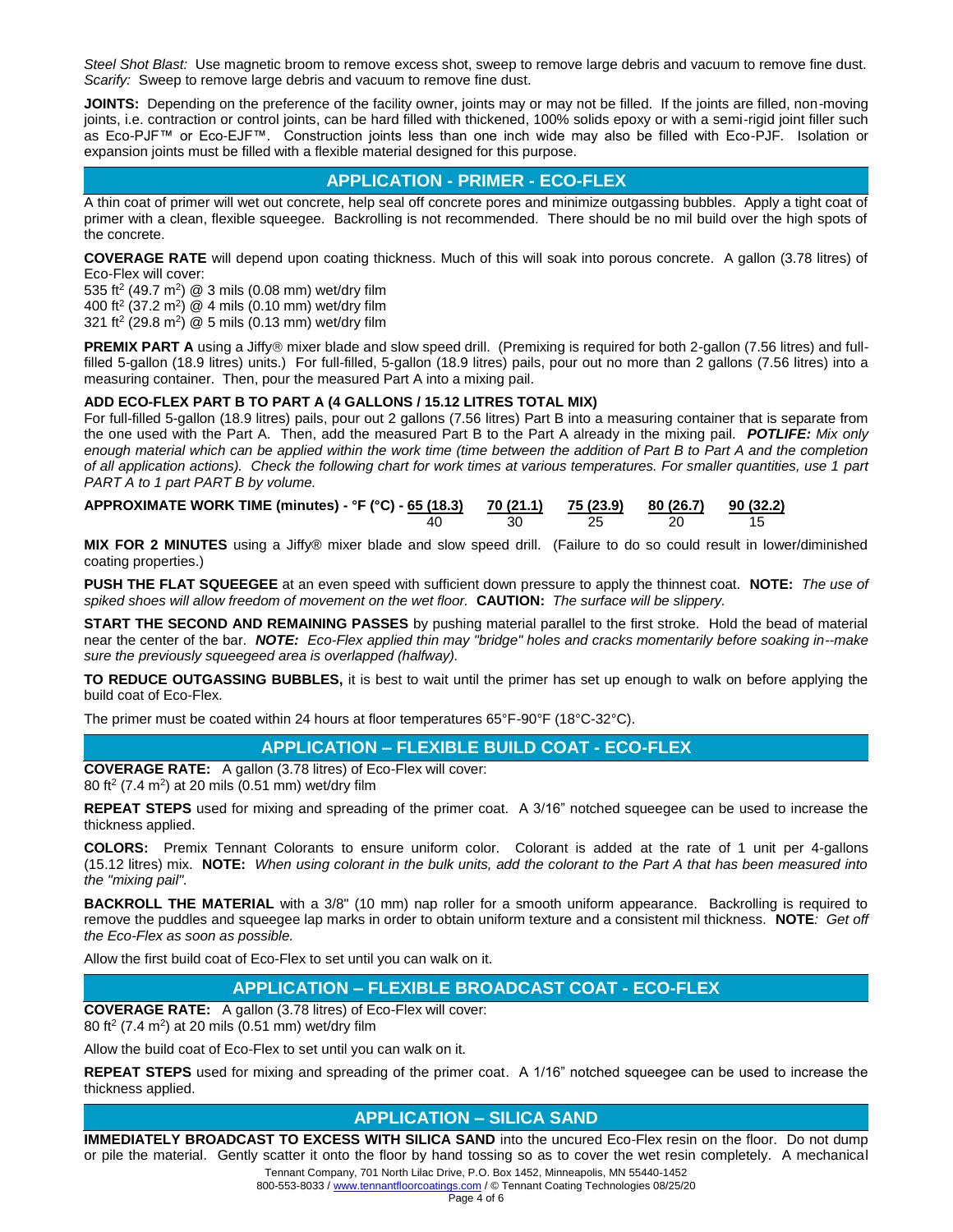blower can be used to scatter silica sand. A coverage rate of 0.4 to 0.5 pounds (0.18 to 0.23 kg) per ft<sup>2</sup> (0.09 m<sup>2</sup>) of silica sand is recommended.

**ALLOW SYSTEM TO CURE** 8-10 hours at 75°F (24°C).

**THOROUGHLY SWEEP AND VACUUM** to remove loose silica sand granules from surface. DO NOT reuse swept and vacuumed silica sand unless you have taken extra precautions.

**TO AVOID INDENTATION/COMPRESSION** of heavy objects, Eco-Flex must be coated with a minimum of 8 mils (0.20 mm) of Eco-MPE before traffic or a thin urethane is applied. Eco-Flex should be set before applying Eco-MPE. Eco-Flex must be coated with Eco-MPE at floor temperatures of 65-90°F (18-32°C) within 24 hours.

### **APPLICATION – REINFORCEMENT/GROUT COAT - ECO-MPE**

This layer bridges the difference in flexibility between Eco-Flex and the urethane topcoat.

**COVERAGE RATE**: One gallon (3.78 litres) of Eco-MPE will cover: 107 ft<sup>2</sup> (9.9 m<sup>2</sup>) at 15 mils (0.38 mm) wet/dry film

**PREMIX PART A** using a Jiffy® mixer blade and slow speed drill. (This is required for both 3-gallon (11.34 litres) and full-filled 5-gallon (18.9 litres) units.) For full-filled 5 gallon pails (18.9 litres), pour out 2 gallons (7.56 litres) into a measuring container. Then, pour the measured Part A into a mixing pail.

**ADD ECO-MPE PART B TO PART A (3 GALLONS / 11.34 LITRES TOTAL MIX).** For full-filled 5-gallon pails (18.9 litres), pour out 1 gallon (3.78 litres) Part B into a measuring container that is separate from the one used with the Part A. Then, add the measured Part B to the Part A already in the mixing pail. *POTLIFE: Mix only enough material which can be applied within the work time (time between the addition of Part B to Part A and the completion of all application actions). Check the following chart for work times at various temperatures. For smaller quantities, use 2 parts PART A to 1 part PART B by volume.* 

**APPROXIMATE WORK TIME (minutes) - °F (°C): 65 (18.3) 70 (21.1) 75 (23.9) 80 (26.7) 90 (32.2)** 40 30 25 20 15

**MIX FOR 2 MINUTES** using a Jiffy® mixer blade and slow speed drill. (Failure to do so could result in lower/diminished coating properties.)

**IMMEDIATELY POUR ALL OF THE MIXED MATERIAL** onto the floor in a single bead.

**PUSH THE FLAT SQUEEGEE** at an even speed with sufficient down pressure to apply the thinnest coat. **NOTE:** *The use of spiked shoes will allow freedom of movement on the wet floor.*

**START THE SECOND AND REMAINING PASSES** by pushing material parallel to the first stroke. Hold the bead of material near the center of the bar. *NOTE: Eco-MPE applied thin may "bridge" holes and cracks momentarily before soaking in--make sure the previously squeegeed area is overlapped (halfway).*

**BACKROLL THE MATERIAL** with a 3/8" (10 mm) nap roller for a smooth, uniform appearance. Backrolling is required to remove the puddles and squeegee lap marks in order to obtain uniform texture and a consistent mil thickness.

Eco-MPE must be topcoated with Eco-HTS 100 at floor temperatures of 65-90°F (18-32°C) within 24 hours.

#### **APPLICATION – TOPCOAT – ECO-HTS 100**

**PREMIX PART A FOR 3 MINUTES USING A JIFFY® MIXER BLADE** with slow speed drill. *POTLIFE: Mix only enough material which can be used in a two-hour period. NOTE: Once opened, this material cannot be resealed for later use.*

**COLORS:** Premix Tennant Colorant before adding to Eco-HTS 100 to ensure uniform color. Add colorant to Eco-HTS 100 Part A and mix using a Jiffy® mixer blade and slow speed drill. Use colorants at a rate of one unit per 1-gallon (3.78 litres) unit of Eco-HTS 100.

#### **POUR PART C INTO PART A** while mixing.

**CONTINUE TO MIX AND ADD PART B. MIX FOR 3 MINUTES** using a Jiffy® mixer blade and slow speed drill. Pour into application tray.

**APPLY ECO-HTS 100** at the rate of 500 ft<sup>2</sup>/gallon (46.45 m<sup>2</sup>/3.78 litres) with a 3/8" (10 mm) nap roller. For proper appearance and development of physical properties, it is crucial that material is not applied above or below this rate. Dip the roller in the coating and lightly roll out excess in the application tray. Apply two 8-10 foot (2.4-3.0 meters) long paths on the concrete, making one stroke left to right and one right to left. Rewet the roller and apply two more paths adjacent to the first pair. Rewet roller and apply a third pair adjacent to the second.

**SPREAD THE MATERIAL** evenly with V-shaped cross passes.

**MAKE SURE THE FLOOR HAS JUST ENOUGH COATING TO COVER EVENLY.** Excess material could cause the floor to blister, especially in high humidity. Insufficient material will cause the floor to look non-uniform.

**LEVEL THE AREA** with straight passes that cross the initial material paths. These final strokes will reduce roller marks. If the appearance is not satisfactory, reroll the area.

**REMIX THE MATERIAL** in the tray occasionally (with the roller) to prevent settling of the Part C (filler).

**NOTE:** *When multiple applicators are used to apply material, inconsistencies between areas may result. To ensure a more uniform finish, an individual outfitted with spike shoes may finish by pushing or pulling a roller across all applicator areas.*

**ALLOW COATING TO DRY 24 HOURS** at 75°F (24°C), 50% relative humidity before opening to light traffic. Allow more time at low temperatures, low humidity or for heavier traffic. Full coating properties take 14 days to develop.